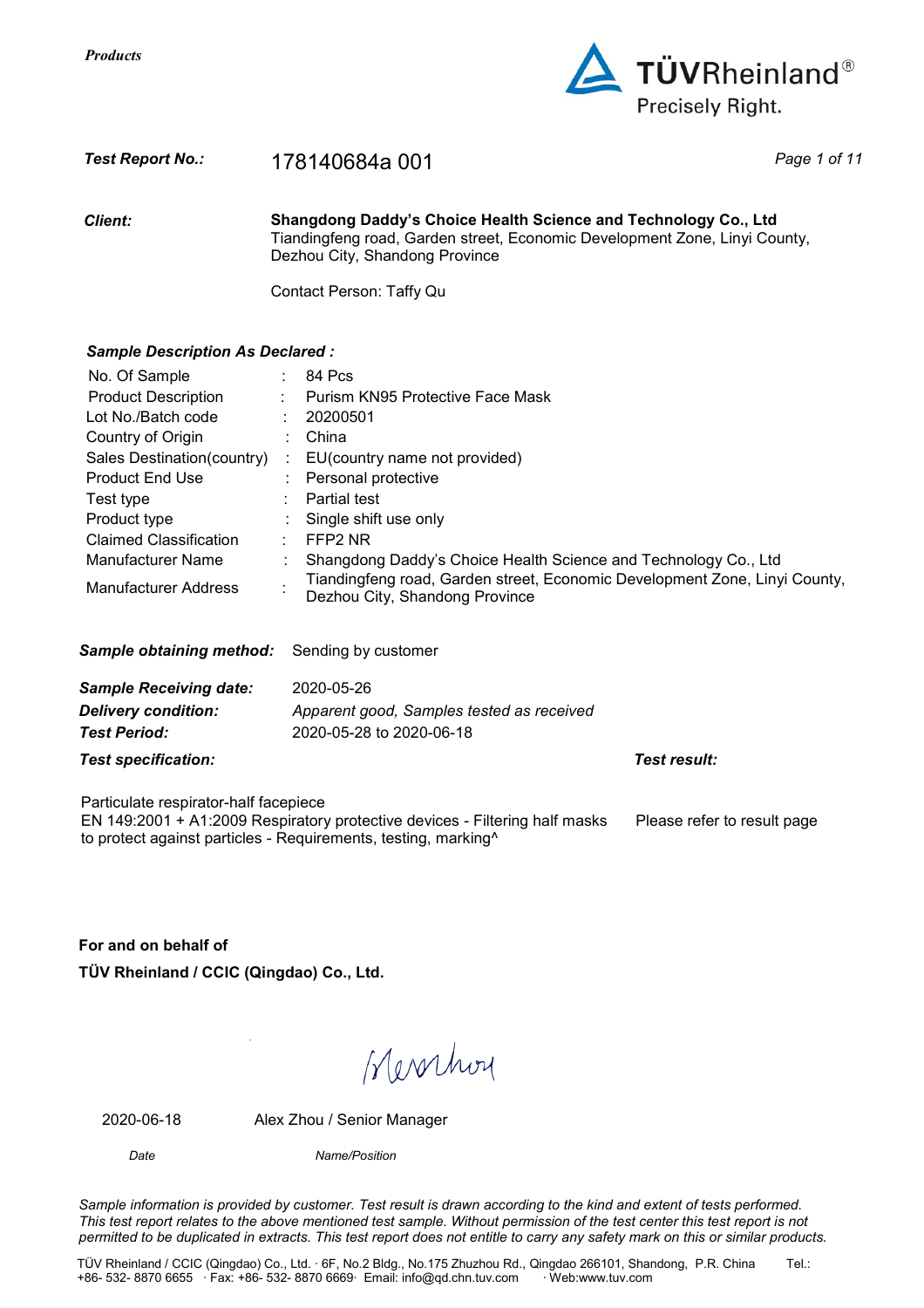

# *Test Report No.:* 178140684a 001 *Page 2 of 11*

## **Material list**

| .<br>M        | ∶∩l∩r   | uor                                     |
|---------------|---------|-----------------------------------------|
| .<br>∩vt<br>ш | .<br>-- | $\sim$ $\sim$<br>w<br>----<br>mask<br>ш |

## **Note:**

|            | Shading shows the clauses requested                                                                                                               |
|------------|---------------------------------------------------------------------------------------------------------------------------------------------------|
| <b>NRq</b> | The clauses were not requested.                                                                                                                   |
| Pass       | Requirement satisfied.                                                                                                                            |
| Ltd        | Testing requested was insufficient completely to verify compliance with the clause. Refer<br>to the "result details section for more information. |
| Fail       | Requirement not satisfied. Refer to the "result details section for more information.                                                             |
| <b>NAs</b> | Assessment not carried out.                                                                                                                       |
| <b>NAp</b> | Requirement not applicable.                                                                                                                       |
| <b>NT</b>  | Requested but not tested due to early termination following failure.                                                                              |

## **Result:**

EN 149:2001+A1:2009 Respiratory protective devices—Filtering half masks to protect against particles— Requirement, testing, marking.

7.4 **Package^ NRq** Particle filtering half masks shall be offered for sale packaged in such a way that they are protected against mechanical damage and contamination before use.

## 7.5 **Material^ PASS <sup>1</sup>**

 Materials used shall be suitable to withstand handling and wear over the period for which the particle filtering half mask is designed to be used.

After undergoing the conditioning described in 8.3.1 none of the particle filtering half masks shall have suffered mechanical failure of the facepiece or straps.

When conditioned in accordance with 8.3.1 and 8.3.2 the particle filtering half mask shall not collapse.

Any material from the filter media released by the air flow through the filter shall not constitute a hazard or nuisance for the wearer.

Note 1: In accordance with the requirement.

Specimens -15,-21,-27 were conditioned in accordance with 8.3.1, None of the specimens conditioned suffered mechanical failure or collapse.

Specimens -25,-30,-43 were conditioned in accordance with 8.3.2, None of the specimens conditioned suffered collapse.

## 7.6 **Cleaning and disinfecting^ NAp <sup>2</sup>**

 If the particle filtering half mask is designed to be re-usable, the materials used shall withstand the cleaning and disinfecting agents and procedures to be specified by the manufacturer.

With reference to 7.9.2, after cleaning and disinfecting the re-usable particle filtering half mask shall satisfy the penetration requirement of the relevant class. Note 2: Single shift use only.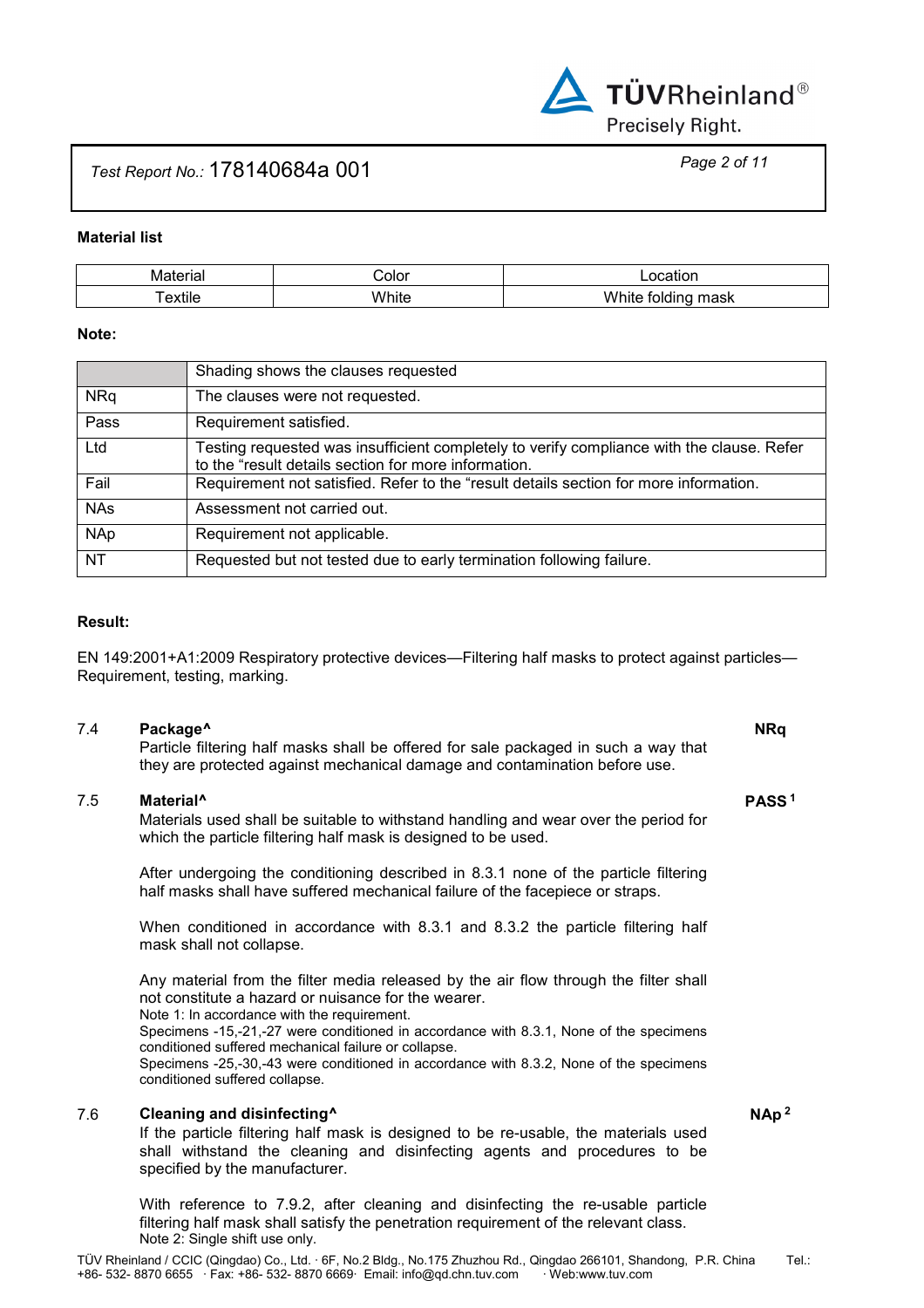

# *Test Report No.:* 178140684a 001 *Page 3 of 11*

## 7.7 **Practical performance^ PASS <sup>3</sup>**

 The particle filtering half mask shall undergo practical performance tests under realistic conditions

Note 3: No imperfections.

Specimen and subject details:

| Specimen | Subject |
|----------|---------|
| -01      |         |
| -09      | ZMM     |

## 7.8 **Finish of parts^**

Parts of the device likely to come into contact with the wearer shall have no sharp edges or burrs. **PASS <sup>4</sup>**

Note 4: None of the specimens used in limited laboratory testing undertaken showed the evidence of sharp edges or burrs.

## 7.9.1 **Total inward leakage^ PASS <sup>5</sup>**

 For particle filtering half masks fitted in accordance with the manufacturer's information, at least 46 out of the 50 individual exercise results (i.e. 10 subjects x 5 exercises) for total inward leakage shall be not greater than: 25% for FFP1, 11% for FFP2, 5% for FFP3;

 And, in addition, at least 8 out of the 10 individual wearer arithmetic means for the total inward leakage shall be not greater than: 22% for FFP1, 8% for FFP2, 2% for FFP3.

Note 5: All of the 50 individual exercise results were not greater than 5%; All of the 10 individual wearer arithmetic means were not greater than 2%. Detailed data are showed below.

| Table 7.9.1-A Inward leakage test data |  |
|----------------------------------------|--|
|----------------------------------------|--|

| Subject           | Sample<br>No. | Condition | $Walk(\%)$ | Head<br>Side/side(%) | Head<br>$Up/down(\% )$ | Talk $(\%)$ | Walk(%) | $Mean(\%)$ |
|-------------------|---------------|-----------|------------|----------------------|------------------------|-------------|---------|------------|
| <b>NXL</b>        | $-29$         | A.R.      | 4.1        | 6.8                  | 5.9                    | 2.9         | 2.5     | 4.5        |
| YB                | $-39$         | A.R.      | 8.5        | 2.1                  | 2.5                    | 2.0         | 4.4     | 3.9        |
| <b>SM</b>         | $-52$         | A.R.      | 5.8        | 9.4                  | 8.2                    | 8.9         | 3.6     | 7.2        |
| <b>LZM</b>        | $-57$         | A.R.      | 6.5        | 3.0                  | 3.6                    | 6.4         | 4.4     | 4.8        |
| TJ                | $-63$         | A.R.      | 5.3        | 9.0                  | 3.8                    | 3.2         | 6.9     | 5.6        |
| ZMM               | $-33$         | T.C.      | 4.6        | 2.1                  | 2.5                    | 3.5         | 4.1     | 3.4        |
| <b>YZF</b>        | $-56$         | T.C.      | 2.2        | 1.6                  | 3.2                    | 3.6         | 4.2     | 3.0        |
| <b>GJB</b>        | $-59$         | T.C.      | 5.2        | 2.3                  | 4.5                    | 3.6         | 5.7     | 4.3        |
| ZH                | -61           | T.C.      | 8.2        | 3.9                  | 4.6                    | 8.1         | 5.6     | 6.1        |
| <b>TLX</b>        | $-65$         | T.C.      | 4.2        | 7.0                  | 6.0                    | 6.6         | 2.6     | 5.3        |
| Maximum permitted |               |           |            |                      | 11                     |             |         | 8          |

## Test specification: EN149-2001 Clause 8.5

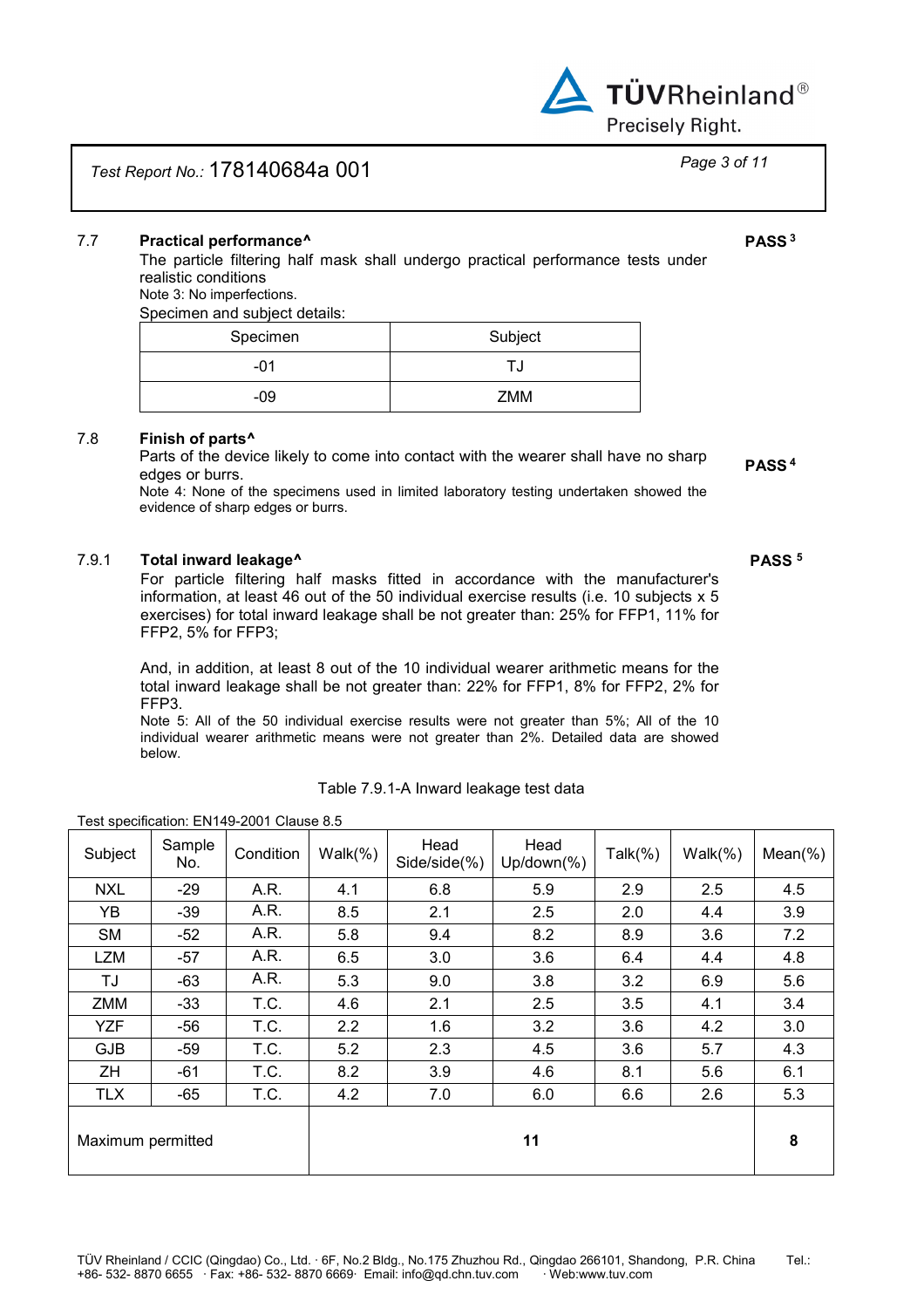

# *Test Report No.:* 178140684a 001 *Page 4 of 11*

| Subject    | Face       | Face      | Face      | Mouth     |
|------------|------------|-----------|-----------|-----------|
|            | length(mm) | width(mm) | Depth(mm) | Width(mm) |
| <b>NXL</b> | 113        | 147       | 108       | 53        |
| YΒ         | 112        | 150       | 119       | 66        |
| SM         | 116        | 144       | 109       | 49        |
| LZM        | 118        | 157       | 124       | 44        |
| TJ         | 105        | 151       | 110       | 52        |
| ZMM        | 114        | 157       | 119       | 50        |
| YZF        | 113        | 151       | 106       | 48        |
| <b>GJB</b> | 109        | 154       | 109       | 57        |
| ΖH         | 102        | 152       | 113       | 55        |
| <b>TLX</b> | 104        | 153       | 112       | 40        |

## Table 7.9.1-B Facial dimension

## 7.9.2 **Penetration of filter material^ PASS**

 The penetration of the filter of the particle filtering half mask shall meet the requirements of below:

| <b>Classification</b> | Sodium chloride test 95 l/min | Paraffin oil test 95 I/min |
|-----------------------|-------------------------------|----------------------------|
| FFP 1                 | $\leqslant$ 20%               | $\leqslant$ 20%            |
| FFP 2                 | $≤$ 6%                        | $≤$ 6%                     |
| FFP 3                 | $\leq 1\%$                    | $\leq 1\%$                 |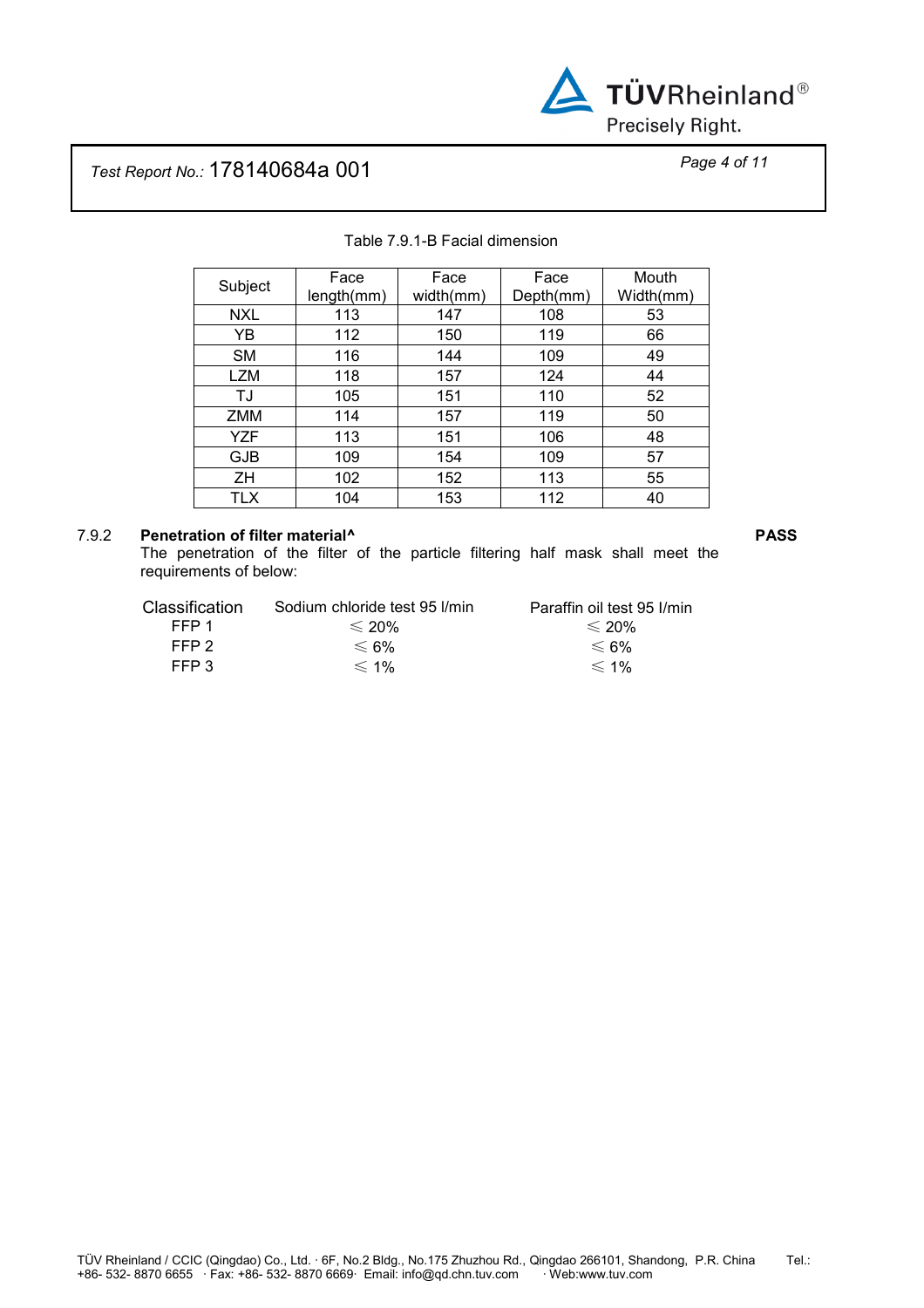

# *Test Report No.:* 178140684a 001 *Page 5 of 11*

| Test specification: EN149-2001 Clause 8.11      |               |        |                    |                         |             |
|-------------------------------------------------|---------------|--------|--------------------|-------------------------|-------------|
|                                                 | Condition     | Sample | Penetration (%)    |                         |             |
| Aerosol                                         |               | No.    | After 3<br>minutes | Max. during<br>exposure | Assessment  |
|                                                 |               | $-03$  | 0.97               |                         |             |
|                                                 | A.R.          | $-10$  | 0.88               |                         |             |
|                                                 |               | $-19$  | 0.89               |                         |             |
| Sodium                                          |               | $-31$  | 0.98               |                         |             |
| chloride                                        | S.W.          | $-37$  | 0.91               |                         |             |
| test                                            |               | $-47$  | 0.97               |                         |             |
|                                                 |               | $-66$  | 0.86               | 1.05                    |             |
|                                                 | $M.S. + T.C.$ | $-69$  | 0.94               | 1.02                    |             |
|                                                 |               | $-74$  | 0.88               | 1.03                    |             |
|                                                 |               | $-02$  | 0.70               |                         |             |
|                                                 | A.R.          | $-14$  | 0.71               |                         | <b>PASS</b> |
|                                                 |               | $-24$  | 0.70               |                         |             |
|                                                 |               | $-32$  | 0.73               |                         |             |
| Paraffin oil<br>test                            | S.W.          | $-41$  | 0.73               |                         |             |
|                                                 |               | $-53$  | 0.74               |                         |             |
|                                                 |               | $-67$  | 1.05               | 1.48                    |             |
|                                                 | $M.S. + T.C.$ | $-71$  | 1.04               | 1.46                    |             |
|                                                 |               | $-76$  | 1.06               | 1.50                    |             |
| <b>Maximum permitted</b>                        |               |        | 6                  |                         |             |
| Flow conditioning:<br>Single filter: 95.0 L/min |               |        |                    |                         |             |

## Table 7.9.2- Penetration of filter material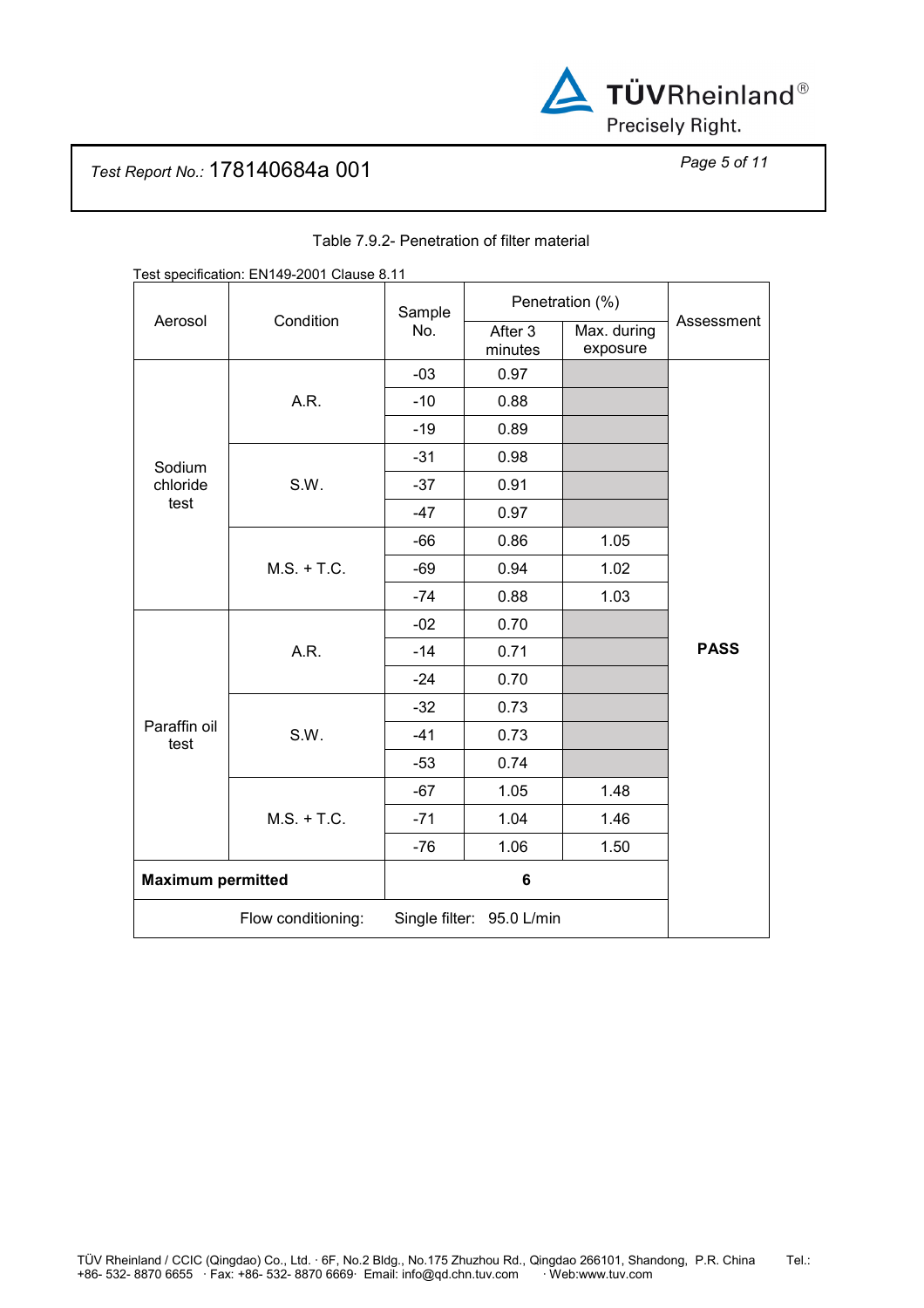

## *Test Report No.:* 178140684a 001 *Page 6 of 11*

## 7.10 **Compatibility with skin^ PASS <sup>6</sup>**

 Materials that may come into contact with the wearer's skin shall not be known to be likely to cause irritation or any other adverse effect to health. Note 6: Specimens -05, -12, -34, -48, -58 (A.R.) and specimens -07, -45, -51, -55, -62 (T.C.) were tested. No irritation or any other adverse effect to health.

## 7.11 **Flammability^ PASS**

 When tested, the particle filtering half mask shall not burn or not to continue to burn for more than 5 s after removal from the flame.

|  | Table 7.11- Flammability |
|--|--------------------------|
|--|--------------------------|

| $1800$ . Op our model of $111110$ and $001$ orders of $0.0$ |               |                |             |  |
|-------------------------------------------------------------|---------------|----------------|-------------|--|
| Condition                                                   | Sample<br>No. | Result         | Assessment  |  |
|                                                             | $-13$         | Burn for 0.3 s |             |  |
| A.R.                                                        | $-17$         | Burn for 0.4 s |             |  |
| T.C.                                                        | $-35$         | Burn for 0.4 s | <b>PASS</b> |  |
|                                                             | -44           | Burn for 0.5 s |             |  |
|                                                             |               |                |             |  |

Test specification: EN149-2001 Clause 8.6

## 7.12 **Carbon dioxide content of the inhalation air^ PASS**

 The carbon dioxide content of the inhalation air (dead space) shall not exceed an average of 1,0 % (by volume).

## Table 7.12- Carbon dioxide content of the inhalation air

Test specification: EN149-2001 Clause 8.7

| Condition                | Sample<br>No. | Result | Assessment  |
|--------------------------|---------------|--------|-------------|
|                          | $-68$         | 0.18%  |             |
| A.R.                     | $-72$         | 0.21%  | <b>PASS</b> |
|                          | -78           | 0.20%  |             |
| <b>Maximum permitted</b> |               | 1.0%   |             |

### 7.13 **Head harness^ PASS <sup>7</sup>**

 The head harness shall be designed so that the particle filtering half mask can be donned and removed easily.

The head harness shall be adjustable or self-adjusting and shall be sufficiently robust to hold the particle filtering half mask firmly in position and be capable of maintaining total inward leakage requirements for the device.

Note 7: Specimens -11, -18, -36, -40, -49 (A.R.) and specimens -46, -50, -54, -60, -64 (T.C.) were tested. Head harness (ear straps with auxiliary hook) can be donned and removed easily, adjustable or self-adjusting, and have sufficiently robust to hold the face mask firmly. The product satisfied the total inward leakage requirements. See 7.9.1 for results.

## 7.14 **Field of vision^ PASS <sup>8</sup>**

 The field of vision is acceptable if determined so in practical performance tests. Note 8: Specimens -06 and -38 (A.R.) were tested. Pass the practical performance tests and no adverse comments.

TÜV Rheinland / CCIC (Qingdao) Co., Ltd. ∙ 6F, No.2 Bldg., No.175 Zhuzhou Rd., Qingdao 266101, Shandong, P.R. China Tel.:<br>+86- 532- 8870 6655 · Fax: +86- 532- 8870 6669· Email: info@qd.chn.tuv.com · Web:www.tuv.com +86- 532- 8870 6655 · Fax: +86- 532- 8870 6669· Email: info@qd.chn.tuv.com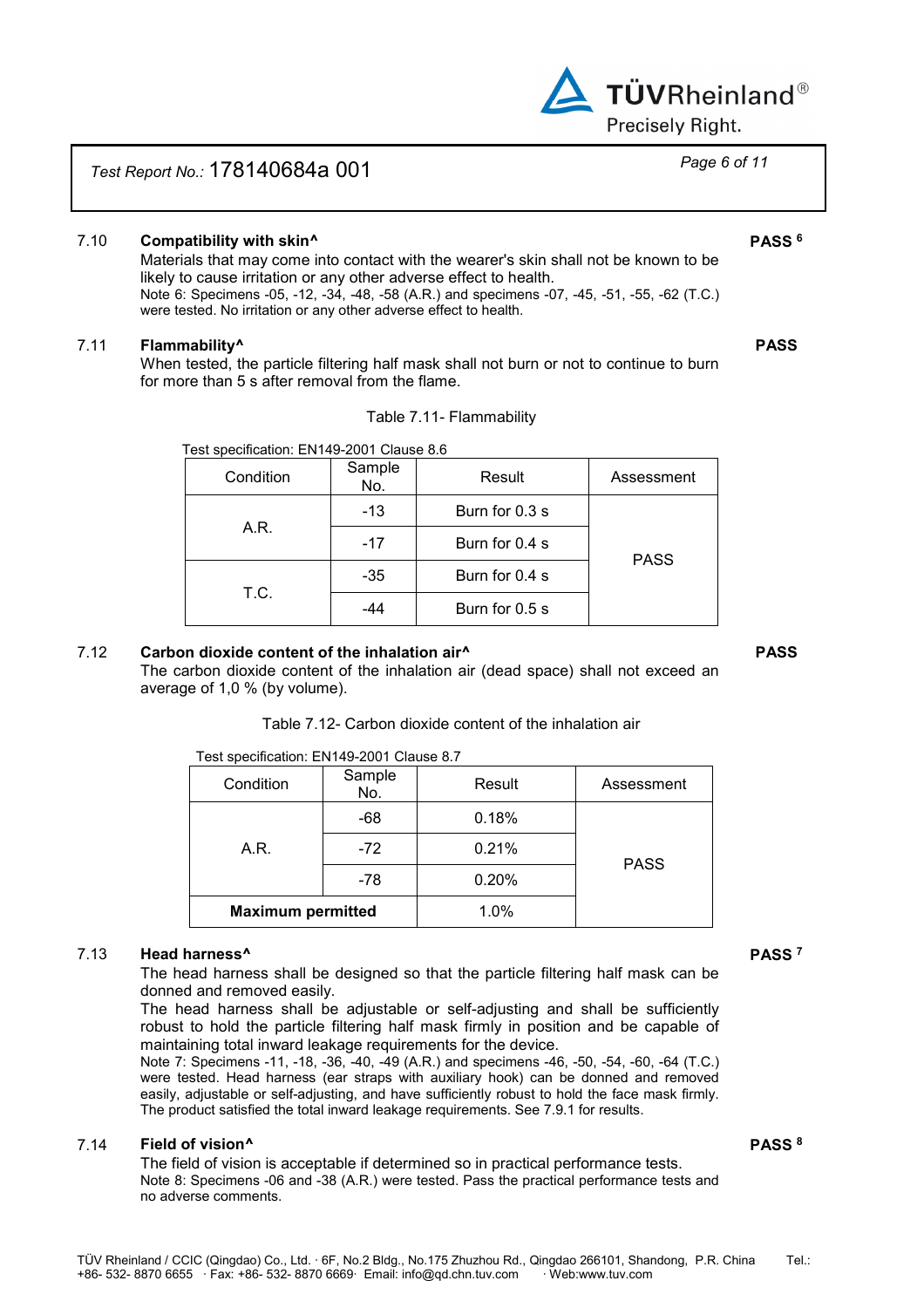

## 7.15 **Exhalation valve^ NAp**

 A particle filtering half mask may have one or more exhalation valve(s), which shall function correctly in all orientations.

If an exhalation valve is provided it shall be protected against or be resistant to dirt and mechanical damage and may be shrouded or may include any other device that may be necessary for the particle filtering half mask to comply with 7.9.

Exhalation valve(s), if fitted, shall continue to operate correctly after a continuous exhalation flow of 300 l/min over a period of 30 s.

When the exhalation valve housing is attached to the faceblank, it shall withstand axially a tensile force of 10 N applied for 10 s.

## 7.16 **Breathing resistance^ PASS <sup>9</sup>**

|                  | Maximum permitted resistance (mbar) |            |                                                |  |  |  |
|------------------|-------------------------------------|------------|------------------------------------------------|--|--|--|
| Classification   | inhalation                          | exhalation |                                                |  |  |  |
|                  | 30 l/min                            | 95 l/min   | 160 l/min or<br>(25 cycles/min x 2.0 l/stroke) |  |  |  |
| FFP1             | 0,6                                 | 2,1        | 3,0                                            |  |  |  |
| FFP <sub>2</sub> | 0,7                                 | 2,4        | 3,0                                            |  |  |  |
| FFP3             | 1,0                                 | 3,0        | 3,0                                            |  |  |  |

Note 9: FFP2 Filtering face mask. Test result are shown in below Table.

**TÜVRheinland®** 

Precisely Right.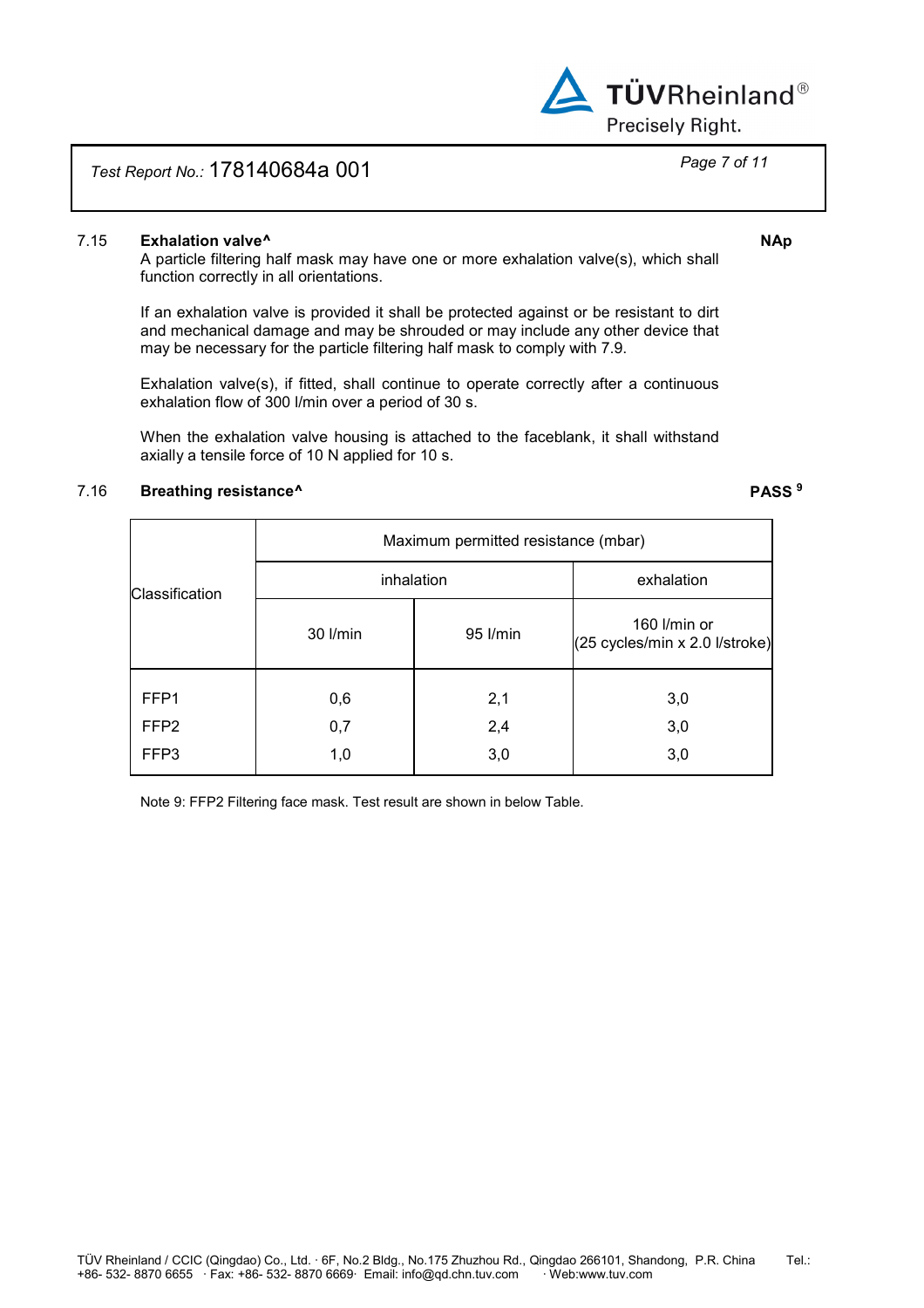

# *Test Report No.:* 178140684a 001 *Page 8 of 11*

| Specimen                 | Condition     | <b>Inhalation</b><br>resistance(mbar) |             | Exhalation resistance(mbar)                     |      |      |      |      |
|--------------------------|---------------|---------------------------------------|-------------|-------------------------------------------------|------|------|------|------|
|                          |               | At 30 I/min                           | At 95 l/min | Breathing machine(25 cycles/min x 2.0 l/stroke) |      |      |      |      |
|                          |               |                                       |             | A                                               | B    | C    | D    | E    |
| $-04$                    | A.R.          | 0.22                                  | 0.90        | 1.68                                            | 1.66 | 1.64 | 1.61 | 1.67 |
| $-16$                    |               | 0.21                                  | 0.87        | 1.49                                            | 1.42 | 1.43 | 1.47 | 1.48 |
| $-20$                    |               | 0.21                                  | 0.88        | 1.55                                            | 1.51 | 1.51 | 1.49 | 1.48 |
| $-08$                    | T.C.          | 0.21                                  | 0.86        | 1.40                                            | 1.41 | 1.48 | 1.39 | 1.38 |
| $-22$                    |               | 0.23                                  | 0.94        | 1.77                                            | 1.78 | 1.72 | 1.73 | 1.77 |
| $-26$                    |               | 0.22                                  | 0.91        | 1.73                                            | 1.70 | 1.69 | 1.71 | 1.68 |
| $-23$                    | S.W.          | 0.22                                  | 0.90        | 1.69                                            | 1.67 | 1.66 | 1.65 | 1.70 |
| $-28$                    |               | 0.21                                  | 0.89        | 1.64                                            | 1.59 | 1.58 | 1.57 | 1.55 |
| $-42$                    |               | 0.22                                  | 0.93        | 1.73                                            | 1.76 | 1.74 | 1.75 | 1.73 |
|                          | $A.R. + F.C.$ |                                       |             |                                                 |      |      |      |      |
|                          | $T.C. + F.C.$ |                                       |             |                                                 |      |      |      |      |
|                          |               |                                       |             |                                                 |      |      |      |      |
| <b>Maximum permitted</b> |               | 0.7                                   | 2.4         | 3.0                                             |      |      |      |      |

### Table 7.16 Breathing resistance (mbar) Test specification: EN149-2001 Clause 8.9

A: facing directly ahead; B: facing vertically upwards; C: facing vertically downwards; D: lying on the left side; E: lying on the right side.

## 7.17 **Clogging^ NRq <sup>10</sup>**

7.17.2 **Breathing resistance** 

 Valved particle filtering half masks: After clogging, the inhalation resistances shall not exceed, FFP1: 4 mbar, FFP2: 5 mbar, FFP3: 7 mbar at 95 I/min continuous flow; The exhalation resistance shall not exceed 3 mbar at 160 I/min continuous flow.

 Valveless particle filtering half masks: After clogging the inhalation and exhalation resistances shall not exceed: FFP1: 3 mbar, FFP2: 4 mbar, FFP3: 5 mbar at 95 I/min continuous flow.

## 7.17.3 **Penetration of filter material**

| Classification                  | Sodium chloride test 95 l/min | Paraffin oil test 95 I/min |
|---------------------------------|-------------------------------|----------------------------|
| FFP 1                           | $\leqslant$ 20%               | $\leqslant$ 20%            |
| FFP 2                           | $≤$ 6%                        | $≤$ 6%                     |
| FFP 3                           | $\leq 1\%$                    | $\leq 1\%$                 |
| Note 10: Single shift use only. |                               |                            |

## 7.18 **Demountable parts^ PASS <sup>11</sup>**

All demountable parts (if fitted) shall be readily connected and secured, where possible by hand.

Note 11: Auxiliary hook are fitted with ear straps, in accordance with the requirement.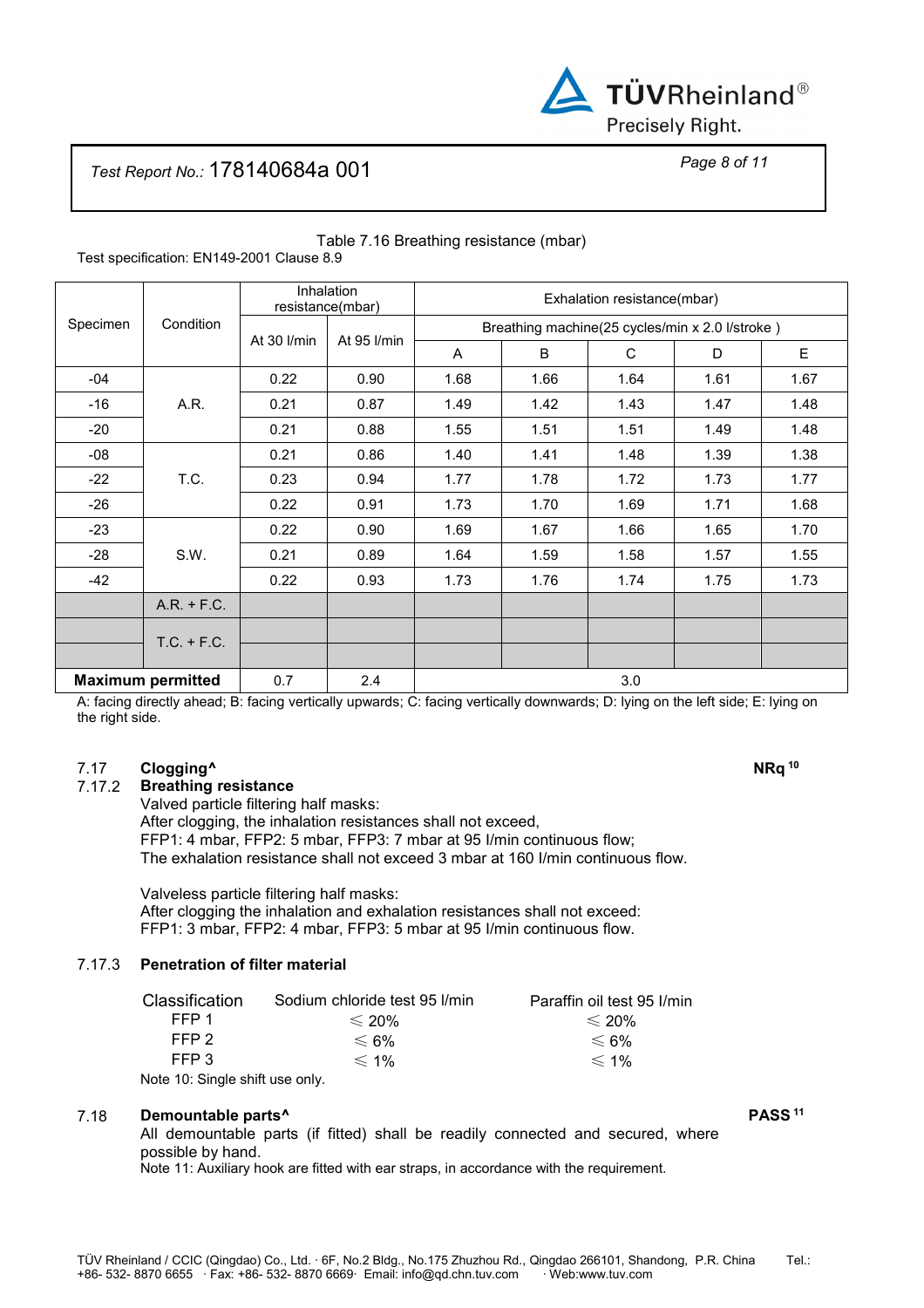

## *Test Report No.:* 178140684a 001 *Page 9 of 11*

## 9 **Marking^ NRq**

## 9.1 **Packaging**

The following information shall be clearly and durably marked on the smallest commercially available packaging or legible through it if the packaging is transparent.

**9.1.1** The name, trademark or other means of identification of the manufacturer or supplier.

**9.1.2** Type-identifying marking.

**9.1.3** Classification

The appropriate class (FFP1, FFP2 or FFP3) followed by a single space and then: "NR" if the particle filtering half mask is limited to single shift use only. Example: FFP3 NR, or "R" if the particle filtering half mask is re-usable. Example: FFP2 R D. **9.1.4** The number and year of publication of this European Standard.

**9.1.5** At least the year of end of shelf life. The end of shelf life may be informed by a pictogram as shown in Figure 12a, where yyyy/mm indicates the year and month.

**9.1.6** The sentence 'see information supplied by the manufacturer', at least in the official language(s) of the country of destination, or by using the pictogram as shown in Figure 12b.

**9.1.7** The manufacturer's recommended conditions of storage (at least the temperature and humidity) or equivalent pictogram, as shown in Figures 12c and 12d.

**9.1.8** The packaging of those particle filtering half masks passing the dolomite clogging test shall be additionally marked with the letter "D". ID This letter shall follow the classification marking preceded by a single space.

## 9.2 **Particle filtering half mask^**

Particle filtering half masks complying with this European Standard shall be clearly and durably marked with the following:

**9.2.1** The name, trademark or other means of identification of the manufacturer or supplier.

**9.2.2** Type-identifying marking.

**9.2.3** The number and year of publication of this European Standard.

**9.2.4** Classification

The appropriate class (FFP1, FFP2 or FFP3) followed by a single space and then: "NR" if the particle filtering half mask is limited to single shift use only. Example: FFP3 NR, or "R" if the particle filtering half mask is re-usable. Example: FFP2 R D.

**9.2.5** If appropriate the letter D (dolomite) in accordance with clogging performance. This letter shall follow the classification marking preceded by a single space(see 9.2.4).

Example FFP3 NR D, FFP2 R D.

**9.2.6** Sub-assemblies and components with considerable bearing on safety shall be marked so that they can be identified.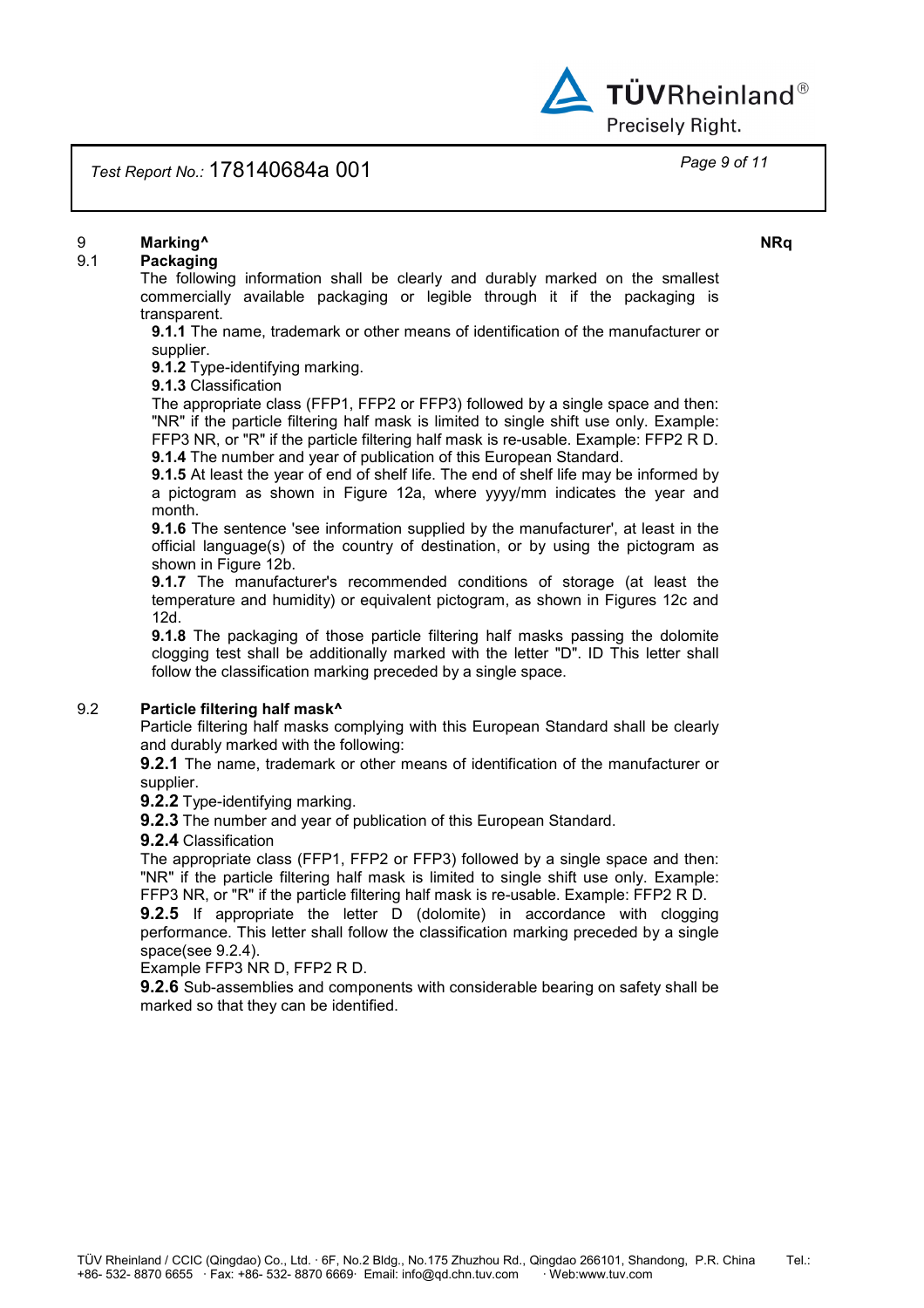

# *Test Report No.:* 178140684a 001 *Page 10 of 11*

## **10 Information to be supplied by the manufacturer^ NRq**

- 10.1 Information supplied by the manufacturer shall accompany every smallest commercial available package.
- 10.2 Information supplied by the manufacturer shall be at least in the official language(s) of the country of destination.
- 10.3 The information supplied by the manufacturer shall contain all information necessary for trained and qualified persons on

application/limitations; the meaning of any colour coding; checks prior to use; donning fitting; use; maintenance(e.g. cleaning, disinfecting), if applicable; storage; the meaning of any symbols/pictograms used of the equipment.

- 10.4 The information shall be clear and comprehensible. If helpful, illustrations, part numbers, marking shall be added.
- 10.5 Warning shall be given against problems likely to be encountered, for example:
	- fit of particle filtering half mask (check prior to use);
	- it is unlikely that the requirements for leakage will be achieved if facial hair passes under the face seal;
	- air quality (contaminants, oxygen deficiency);
	- use of equipment in explosive atmosphere.
- 10.6 The information shall provide recommendations as to when the particle filtering half mask shall be discarded.
- 10.7 For devices marked "NR", a warning shall be given that the particle filtering half mask shall not be used for more than one shift.

**Remark:** "^" indicates that the test is sub-contracted to the lab China Academy of Safey Science and Technology which complies with the requirement of ISO/IEC 17025:2017, the registration No. CNAS L0118.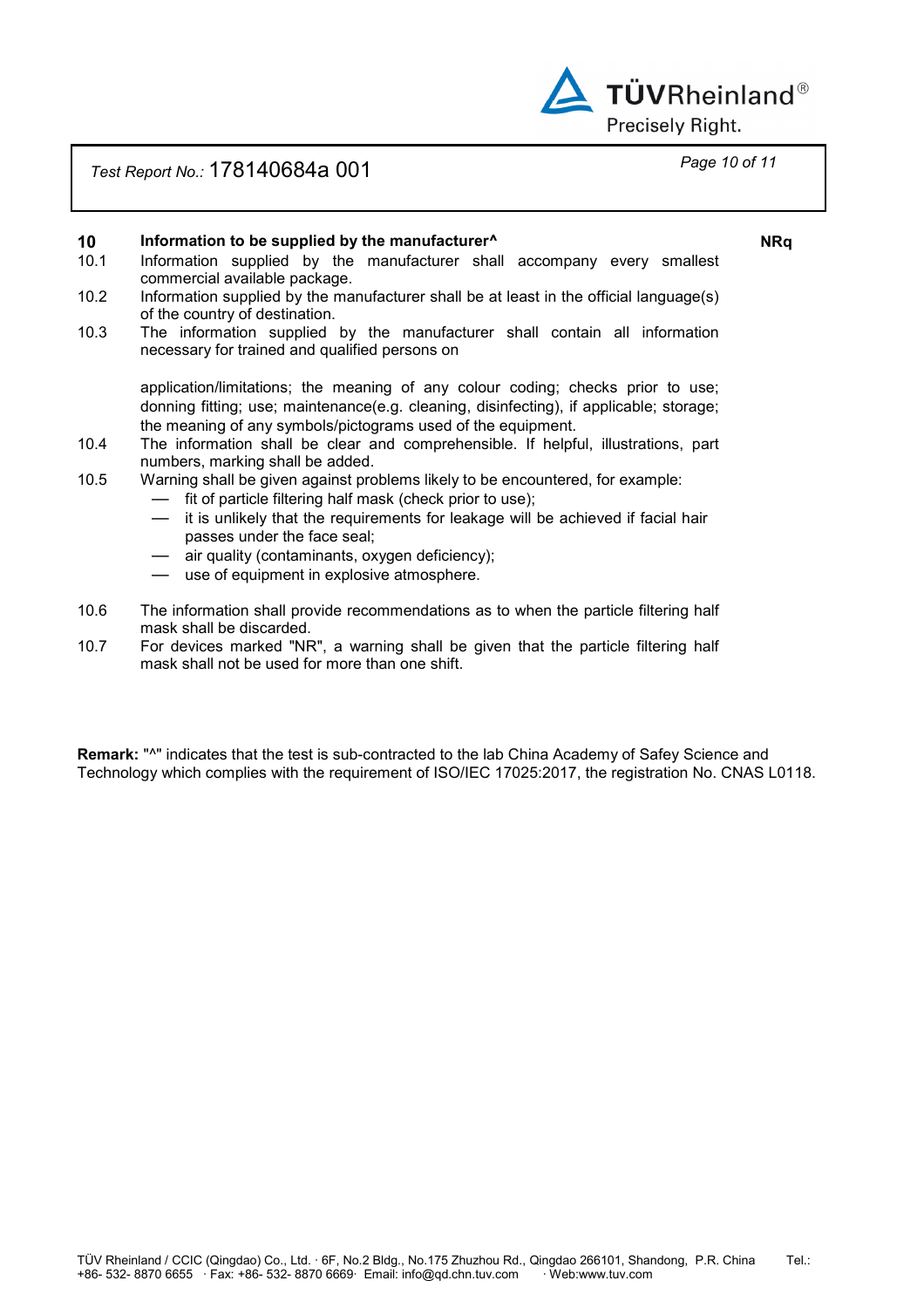

# *Test Report No.:* 178140684a 001 *Page 11 of 11*

## **Photo:**



- END -